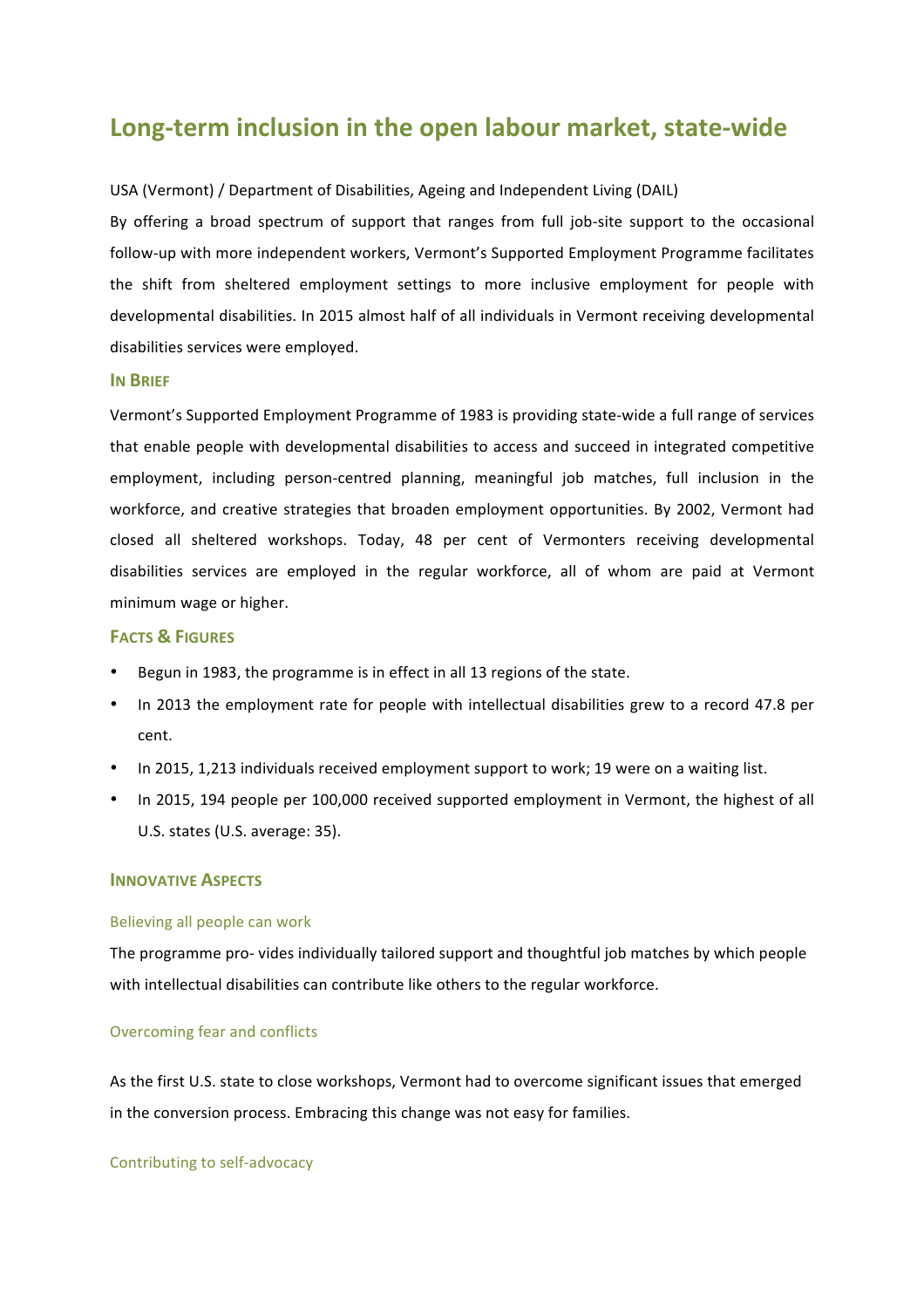In 1994 a statewide self-advocacy network – Green Mountain Self-Advocates – was formed. Run by people with developmental disabilities, it hosts an annual conference and has developed a training on converting sheltered workshops.

## **CONTEXT**

Approximately 75 per cent (420,000) of Americans with developmental disabilities are in sheltered work- shop settings or in non-work programmes, where as only 25 per cent are in community-based supported employment. Following a state/federal-funded pilot, Supported Employment became an authorized statewide funded programme in 1983, per a new service category developed by the U.S. Centres for Medicare and Medicaid Services and reflected in Vermont's State System of Care Plan. This was further strengthened by Vermont's Developmental Disability Act of 1996. In 2002, Vermont closed its last sheltered workshop; and in 2008 it clearly prescribed that Medicaid may fund neither workshops nor congregate work.

#### **QUOTE**

"Employment in Vermont is the cornerstone for enabling individuals with disabilities to be included in the full fabric of living and participating in one's community". - William Ashe, E.D., Upper Valley Services, Inc.

#### **KEY FEATURES**

Vermont's Supported Employment Programme of 1983 is overseen by DAIL's Developmental Disabilities Services Division (DDSD) in partnership with the Division of Vocational Rehabilitation (DVR), and is implemented by 16 non-pro t agencies. The programme provides a full range of community-based services that enable people with developmental disabilities to secure paid employment in regular settings. New funding for the programme focuses on transition-aged youth (up to 26 years). Services are specified in an individualized plan, e.g., person-centred planning, job search, accommodation, on-the-job training, follow-up services, and career enhancement. Equipment and transportation may also be provided. Highly independent workers often work 26–63 hours per week, and workers requiring staffed support may receive up to 25 hours per week of jobsite support. Appeals related to service provision are made to the Human Services Board. The annual budget is provided by DDSD (US\$9–10 million) and by DVR (US\$1.3 million).

#### **OUTCOME, IMPACT AND EFFECTIVENESS**

• In 2015 the employment rate for Vermonters who receive develomental disabilities services was 48 per cent (U.S. average: 19 per cent).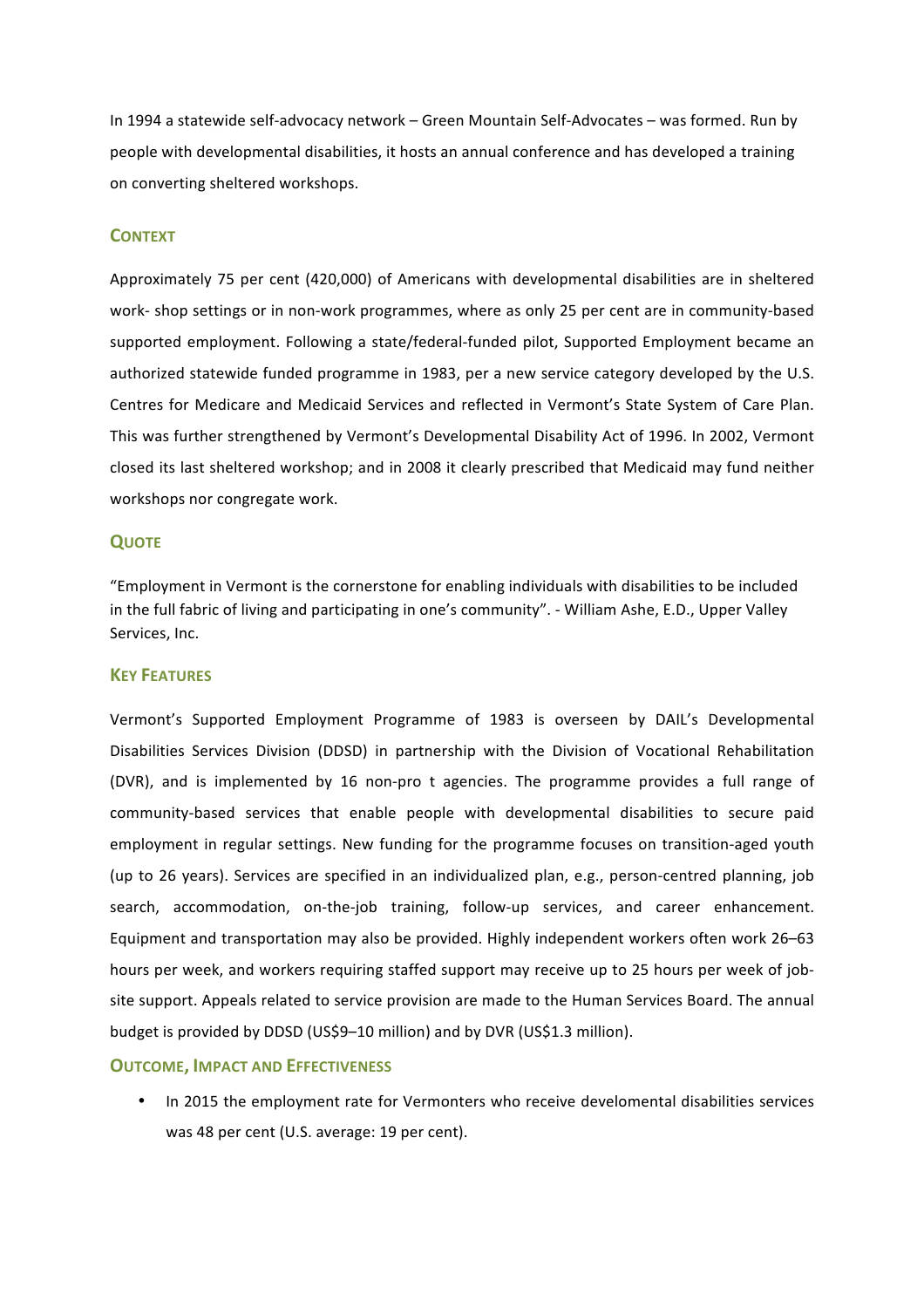- A 2015 survey indicated that 90 per cent of these workers enjoyed their current job and 52 per cent felt they were able to work suficient hours.
- In 2015, Vermont was featured in the Minneapolis Star Tribune's highly acclaimed civil rights series; and the National State Employment Leadership Network featured Vermont in a White Paper on promising employment practices.

## **TRANSFERABILITY, SCALABILITY AND COST-EFFICIENCY**

According to research, the cumulative costs of supported employment are dramatically less than sheltered workshops (US\$6,618 compared to US\$19,388 per person per year). Staff members from Canada, China, Ireland, Italy, Singapore, and the United Kingdom have visited Vermont to study its programme. In 2012 the National Council on Disability included Vermont in its recommendations to U.S. President Barack Obama.

## **CONTACT**

Mr. Roy GERSTENBERGER

Department of Disabilities, Aging and Independent Living, 280 State Drive, Waterbury, Vermont, 05671-2030, USA

Phone: 1-802-241- 0295

Roy.Gerstenberger@vermont.gov

Ms. Jennie MASTERSON

Department of Disabilities, Aging and Independent Living, 1 Scale Ave. Suite 109, Rutland, Vermont 07501, USA

Phone: 1-802-786-2571

Jennie.Masterson@vermont.gov

## http://ddas.vermont.gov/ddas-programs

Dr. Bryan DAGUE

University of Vermont Center on Disability & Community Inclusion, 208 Colchester Ave., Burlington,

Vermont, USA

Phone: 1-802-656-1345

Bryan.Dague@uvm.edu

#### **POLICY**

Supported Employment Programme of 1983

Department of Disabilities, Aging and Independent Living, Agency of Human Services, Vermont, USA